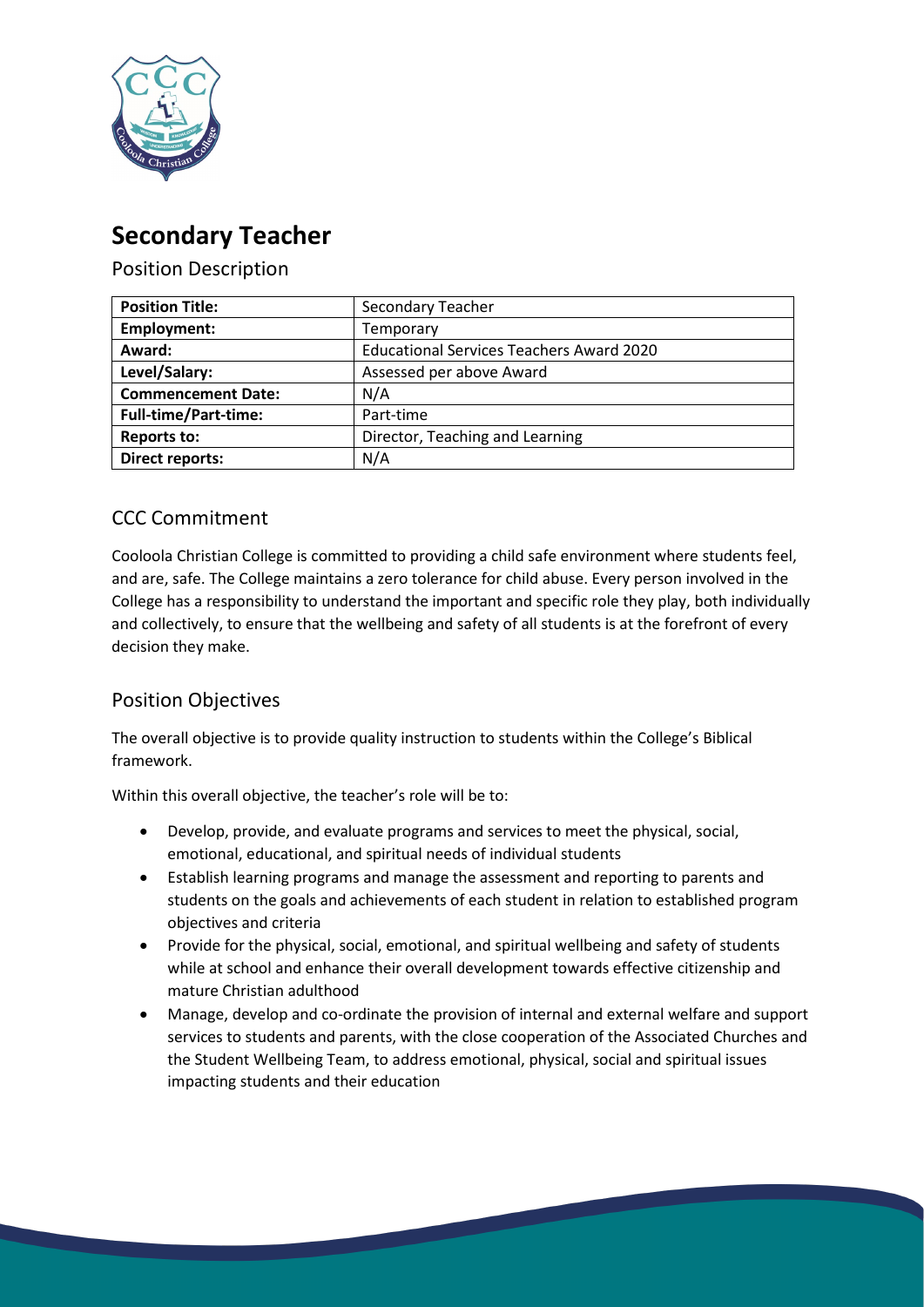## Qualifications, Skills and Knowledge

- Current Queensland Teacher registration
- Strong verbal and written communication skills
- Demonstrated initiative and time-management skills
- Demonstrated enthusiasm and creativity
- Ability to be an active and supportive contributor in a team environment

### Key Responsibilities

#### INSTRUCTIONAL TIME

- Prepare materials, supplies, and equipment for the start of each lesson or instructional activity
- Begin the lesson promptly
- Ensure students are on task promptly at the beginning of each lesson or instructional activity
- Maintain a high level of student time-on-task

#### STUDENT BEHAVIOUR

- Establish a set of rules and procedures that govern the handling of routine administrative matters, student participation and movement during different types of activities
- Frequently monitor the behaviour of all students during whole-class, small-group, seatwork activities, and during transitions between instructional activities
- Deal with inappropriate behaviour promptly and consistently, yet maintain the student's dignity
- Encourage Christ-like behaviour and CLEAR values
- Maintain confidentiality, where required
- Support and effectively utilize the College's Responsible Thinking Program (RTP)

#### INSTRUCTIONAL SKILLS

- Begin the lesson or instructional activity with a review of previous material
- Introduce the lesson or instructional activity and specify learning objectives when appropriate
- Speak to student fluently and precisely
- Present the lesson or instructional activity using concepts and language understood by students
- Provide relevant examples and demonstrations to illustrate concepts and skills
- Assign tasks that students handle with a high rate of success
- Ask appropriate levels of questions that students handle with a high rate of success
- Conduct lesson or instructional activity at a brisk pace, slowing presentations when necessary for student understanding but avoiding unnecessary slowdowns
- Make transition between lessons and instructional activities within lessons efficiently and smoothly
- Make sure that the assignment is clear
- Summarise the main point(s) of the lesson at the end of the lesson or instructional activity
- Present all subject matter from the College's Biblical world view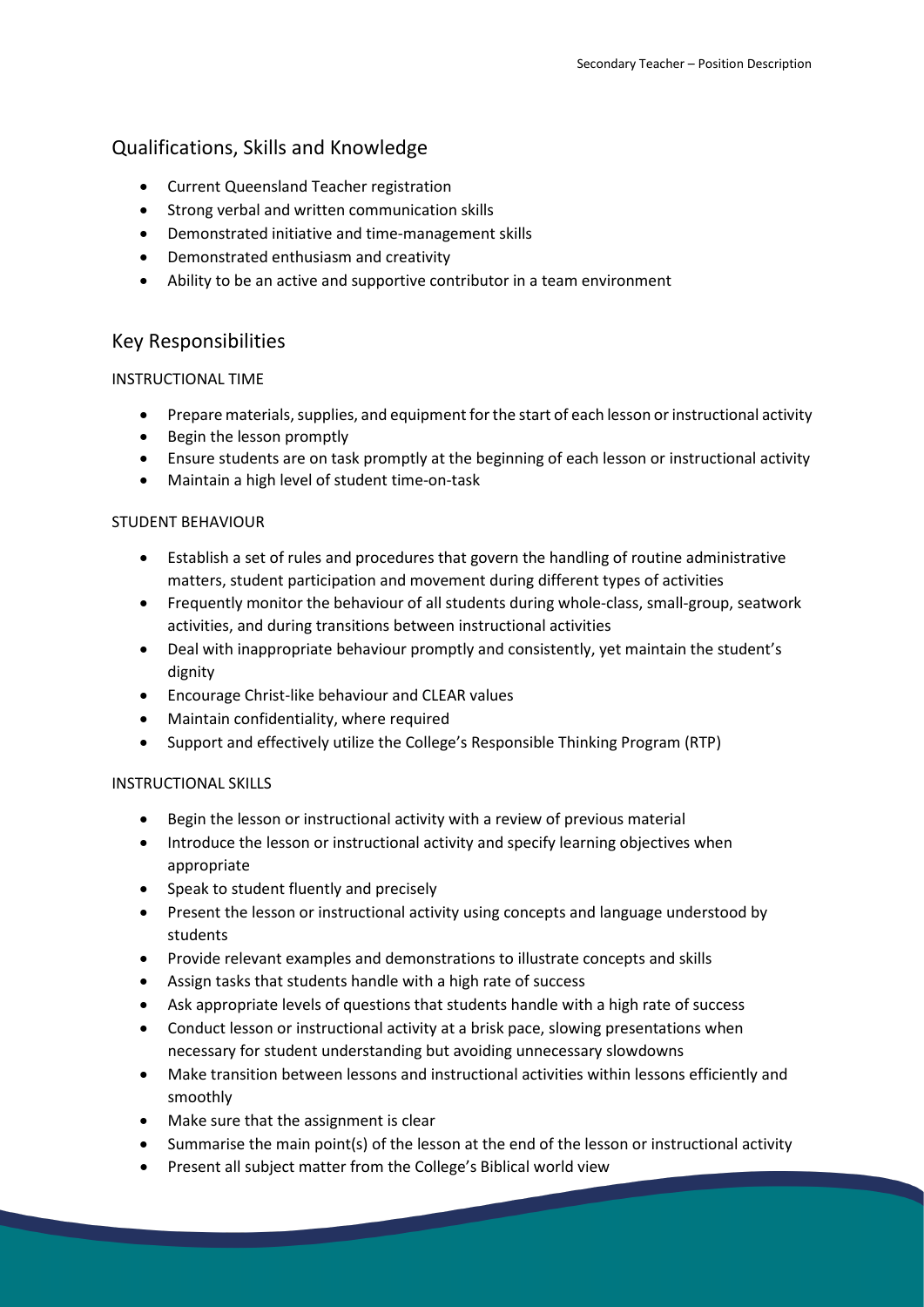#### STUDENT PERFORMANCE

- Maintain clear, firm, and reasonable work standards and due dates
- Circulate during classwork to check all students' performance
- Routinely use oral, written, and other work products to check student progress
- Pose questions clearly and one at a time

#### INSTRUCTIONAL FEEDBACK

- Provide feedback on in-class work to encourage student growth
- Provide prompt feedback on assigned out-of-class work
- Provide sustaining feedback where appropriate

#### PLAN AND SYSTEMS

- Develop an instructional plan that aligns with the College's and system-wise curricular goals, and aligns objectives, learning strategies, assessment, and student needs at the appropriate level of difficulty
- Utilise diagnostic information to develop and revise objectives and/or tasks
- Maintain accurate records to document student performance
- Utilise human and material resources to support the instruction program
- Participate in the development and review of curriculum programs and other policies for the school

#### COMMUNICATION

- Treat all students in fair and equitable manner
- Interact effectively with students, co-workers, parents, and the community

#### NON-INSTRUCTIONAL DUTIES

- Carry out non-instructional duties as assigned (eg. playground and bus duty)
- Adhere to established laws, policies, rules, and regulations
- Uphold duty of care obligations both in the classroom and for rostered duties
- Attend to requests for assessment schedules, assessment reports, unit plans, criteria sheets, and submissions within the designated timeframe
- Follow a plan for professional growth and demonstrate evidence of growth
- Attend staff meeting and other meetings such as Staff devotions and worship
- Attend and participate in excursions and outdoor education activities, as required.
- Contribute to extra-curricular activities, up to 1 hour per week.
- Actively participate in co-curricular College activities (cultural, social)

#### RELATIONSHIPS

- Maintain good relationships with staff, students, and parents
- Share ideas, methods, and materials with other teachers
- Provide support and advice to other teachers, if requested
- Collaborate with teachers from other schools on joint programs or activities